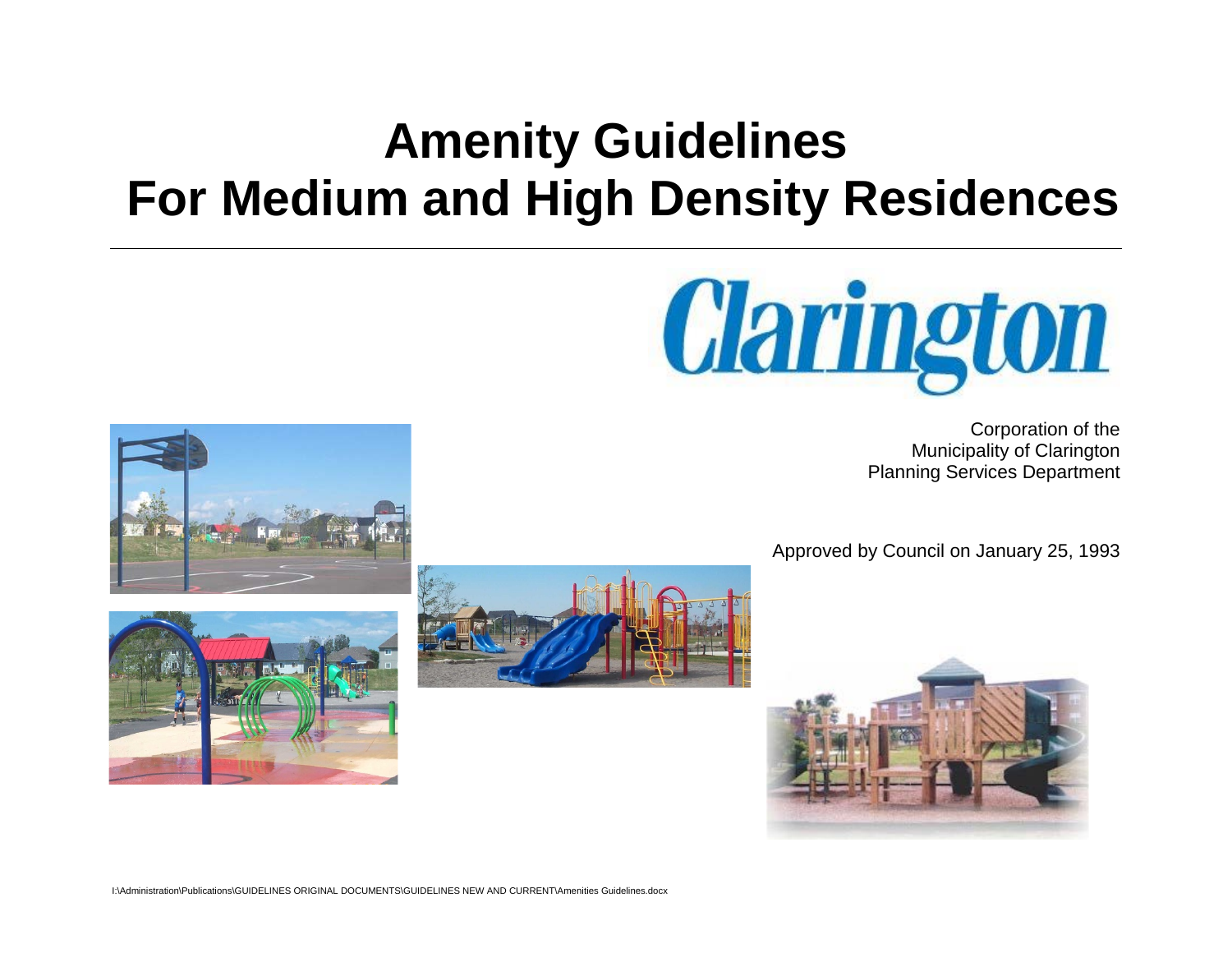## **Amenity Guidelines** For Medium and High Density Residence

## **Table of Contents**

|  | 3.1        |  |  |  |
|--|------------|--|--|--|
|  | 3.2<br>3.3 |  |  |  |
|  |            |  |  |  |
|  |            |  |  |  |
|  | 4.1        |  |  |  |
|  | 4.2        |  |  |  |
|  | 4.3        |  |  |  |
|  | 4.4        |  |  |  |
|  | 4.5        |  |  |  |
|  | 4.6        |  |  |  |
|  | 4.7        |  |  |  |
|  | 4.8        |  |  |  |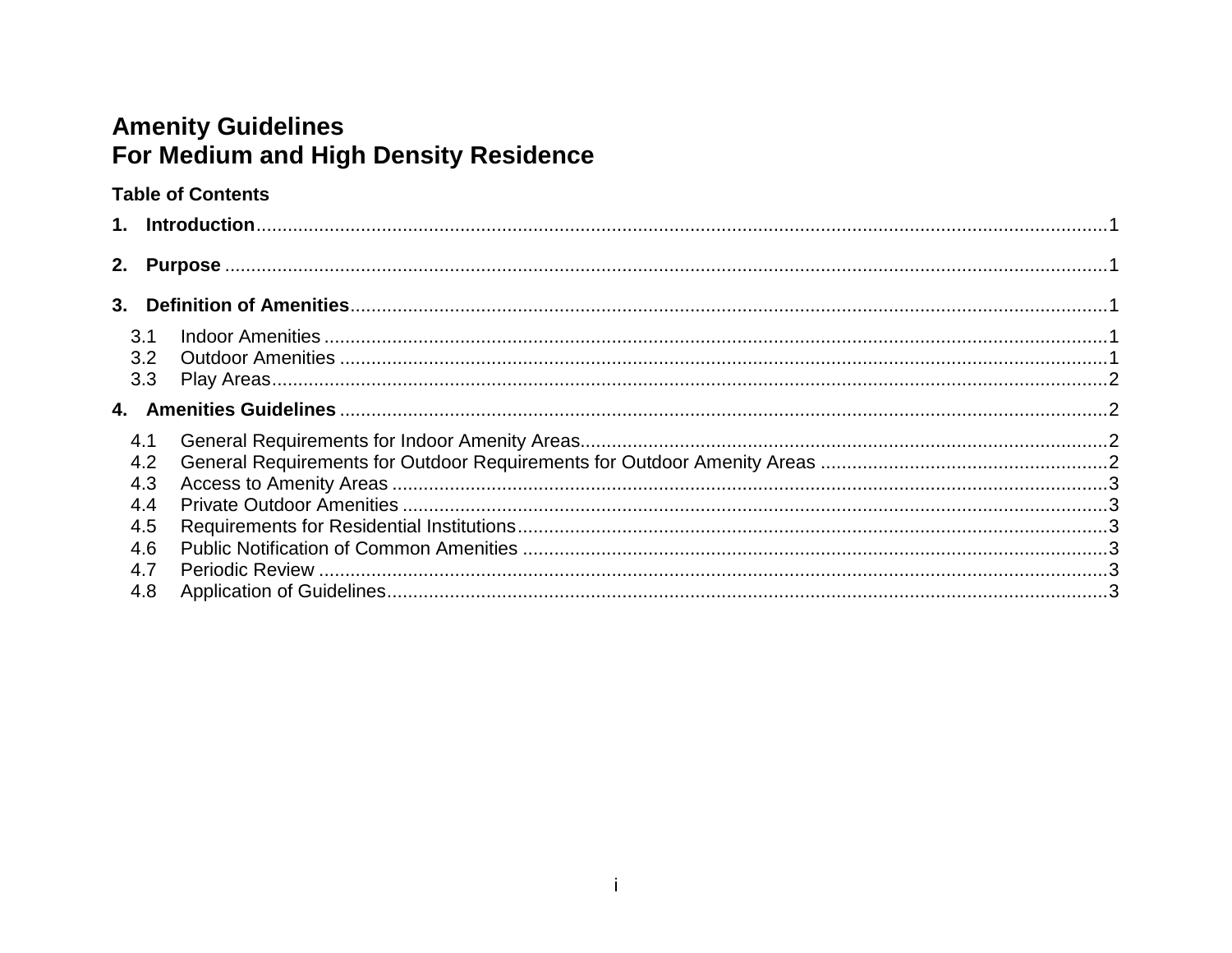## <span id="page-2-0"></span>**1. Introduction**

The guidelines for the Provision of Amenities for Medium and High Density Residences have been prepared as a result of the commitment of the Corporation of the Municipality of Clarington to ensure that citizens in medium and high density residences enjoy similar opportunities for recreation as citizens in low density residences. As the Municipality urbanizes, the provision of such amenities in apartments and block townhouses becomes more urgent.

## <span id="page-2-1"></span>**2. Purpose**

These guidelines are intended to serve three purposes:

- i. Summarize the Municipality of Clarington's objectives and preferences concerning indoor and outdoor amenities for medium and high density residential proposals;
- ii. Establish some predictability concerning the quantity and quality of indoor and outdoor amenities in medium and high density residential developments; and
- iii. Assist developers and their consultants in preparing development proposals.

These guidelines cannot cover every issue or problem which might arise and are therefore limited to general standards that are applied in conjunction with the knowledge that every proposal has unique problems and opportunities.

These guidelines are not rules or specifications. They are not mandatory and they do not preclude alternatives. Instead, they are the Town's objectives and preferences. Every development proposal will have unique features and will be reviewed on its own merits.

## <span id="page-2-2"></span>**3. Definition of Amenities**

### <span id="page-2-3"></span>**3.1 Indoor Amenities**

Indoor amenities may consist of common areas dedicated to indoor recreation and leisure activities including: an indoor swimming pool; a party room; an exercise room; a games room; a hobby room (for crafts, woodworking, etc.); a common room; squash courts; handball courts or any other acceptable uses which have a general appeal to the majority of the residents. Area calculations for indoor amenities such as indoor swimming pools include "auxiliary areas" such as pool decks.

For the purposes of these guidelines, indoor amenities do not include:

- i. Indoor landscaping, e.g., reflecting pools, waterfalls, planters, potted plants, etc;
- ii. Common utility areas, e.g., indoor parking, corridors, vestibules, mailrooms/mailboxes, coatrooms, storage rooms, laundry rooms, change rooms, etc.; and
- iii. Public art in lobbies, e.g., murals, paintings, hangings, sculptures, etc.

## <span id="page-2-4"></span>**3.2 Outdoor Amenities**

Outdoor amenities may consist of common areas dedicated to outdoor recreation and leisure activities including: an outdoor swimming pool, a tennis court, a playground, a totlot, a garden building and/or allotment gardens or any other acceptable uses which have a general appeal to the majority of the residents. Area calculations for outdoor amenities such as outdoor swimming pools and tennis courts include "auxiliary areas" such as pool decks or patios.

For the purpose of these guidelines, outdoor amenities do not include: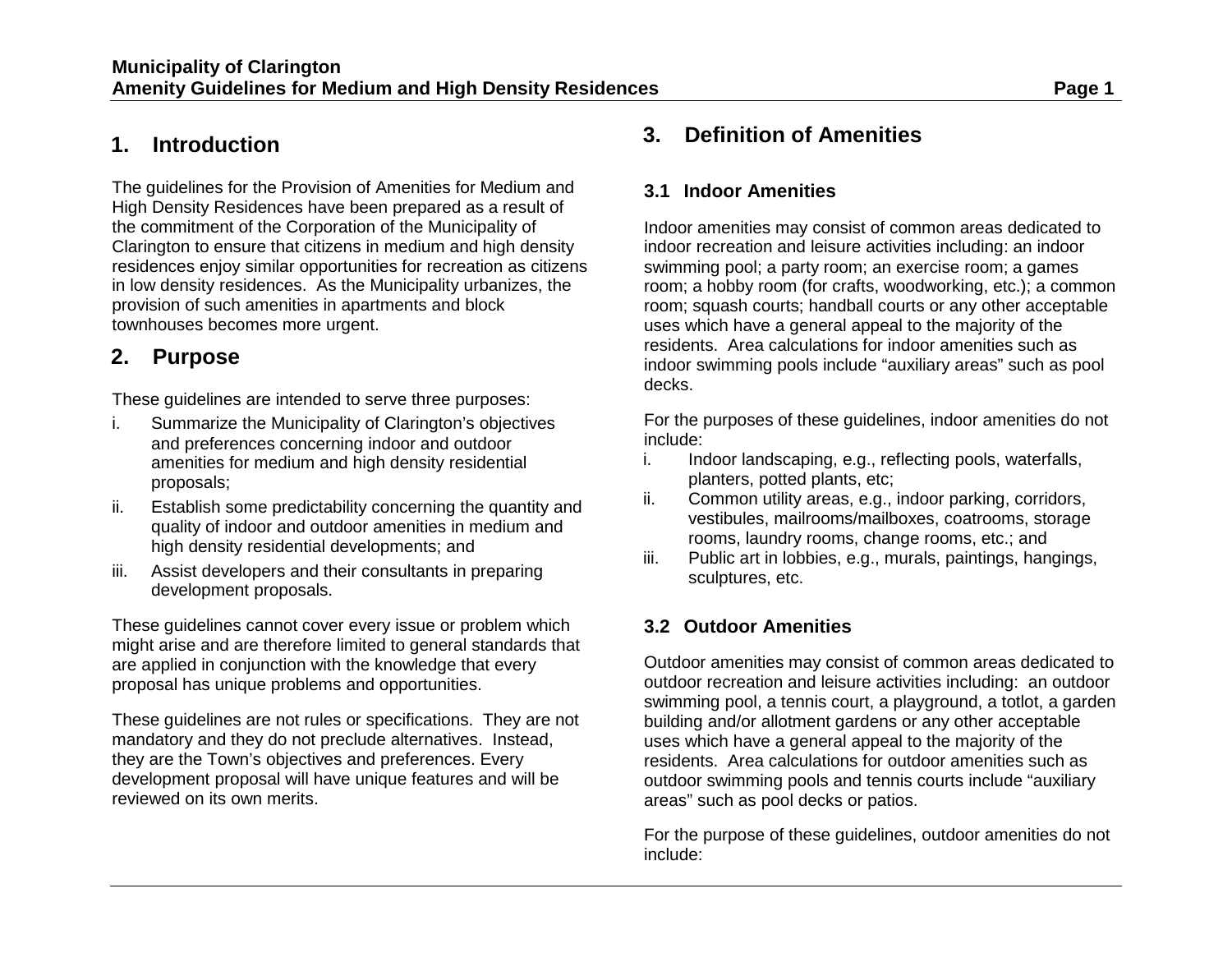- i. Landscaping, e.g., lawn, gardens, trees, shrubs, planters, fountains, benches, etc.;
- ii. Utilities, e.g., walkways, bus stops and shelters, driveways, parking, lighting, storage rooms, coatrooms, change rooms, etc.; and
- iii. Public art in lobbies, e.g., sculptures, mobiles, murals, etc.

Private outdoor amenities are for the use of residents and are directly accessible form an individual unit. Examples of such amenities are: balconies (open), and individual unit patios and/or roof terraces. Enclosed balconies are to be considered habitable rooms.

#### <span id="page-3-0"></span>**3.3 Play Areas**

Totlots are playgrounds for pre-schoolers and they shall be: accessible, away from traffic and shaded by trees. Also, they shall have soft (e.g. grass and/or sand) surfaces, apparatus conducive to the pre-schoolers play experience (e.g. low swings with safety bars, sandboxes and/or spring-mounted rocking horses) and benches with backrests that allow parents to closely observe their children.

Playgrounds are for elementary school children. Like totlots they shall be accessible, away from traffic and shaded by trees. They shall have some hard surface areas which are conducive to team sports (e.g. basketball and ball hockey) and a backstop for softball. They may have high swings, monkey bars and teeter totters.

## <span id="page-3-1"></span>**4. Amenities Guidelines**

#### <span id="page-3-2"></span>**4.1 General Requirements for Indoor Amenity Areas**

Minimum Indoor Amenities: one (1) multiple purpose room (for projects with 16 or more dwelling units).

Minimum Spatial Requirements for Indoor Amenities:

| <b>No. of Dwelling</b><br><b>Units</b> | No. of Sq. Metres of Indoor Space                                        |
|----------------------------------------|--------------------------------------------------------------------------|
| 1 to 15                                | Provision of indoor space<br>encouraged but, no spatial<br>requirements. |
| 16 to 25                               | 50 square metres                                                         |
| 26 or more                             | 2.0 square metres per dwelling unit                                      |

## <span id="page-3-3"></span>**4.2 General Requirements for Outdoor Requirements for Outdoor Amenity Areas**

Minimum Outdoor Amenities:

- i. for projects with 15 or fewer units, or not likely to accommodate children......................... No specific facilities
- ii. for projects with 16 to 49 units, and likely to accommodate children.......................................................... One (1) totlot
- iii. for projects with 50 or more units, and likely to accommodate childrenone (1) playground and one (1) totlot

Minimum Spatial Requirements for Outdoor Amenities:

| <b>No. of Dwelling</b><br><b>Units</b> | No. of Sq. Metres of Outdoor<br><b>Space</b>                              |
|----------------------------------------|---------------------------------------------------------------------------|
| 1 to 15                                | Provision of outdoor space<br>encouraged but, no spatial<br>requirements. |
| 16 to 25                               | 100 square metres                                                         |
| 26 or more                             | 4.0 square metres per dwelling unit                                       |